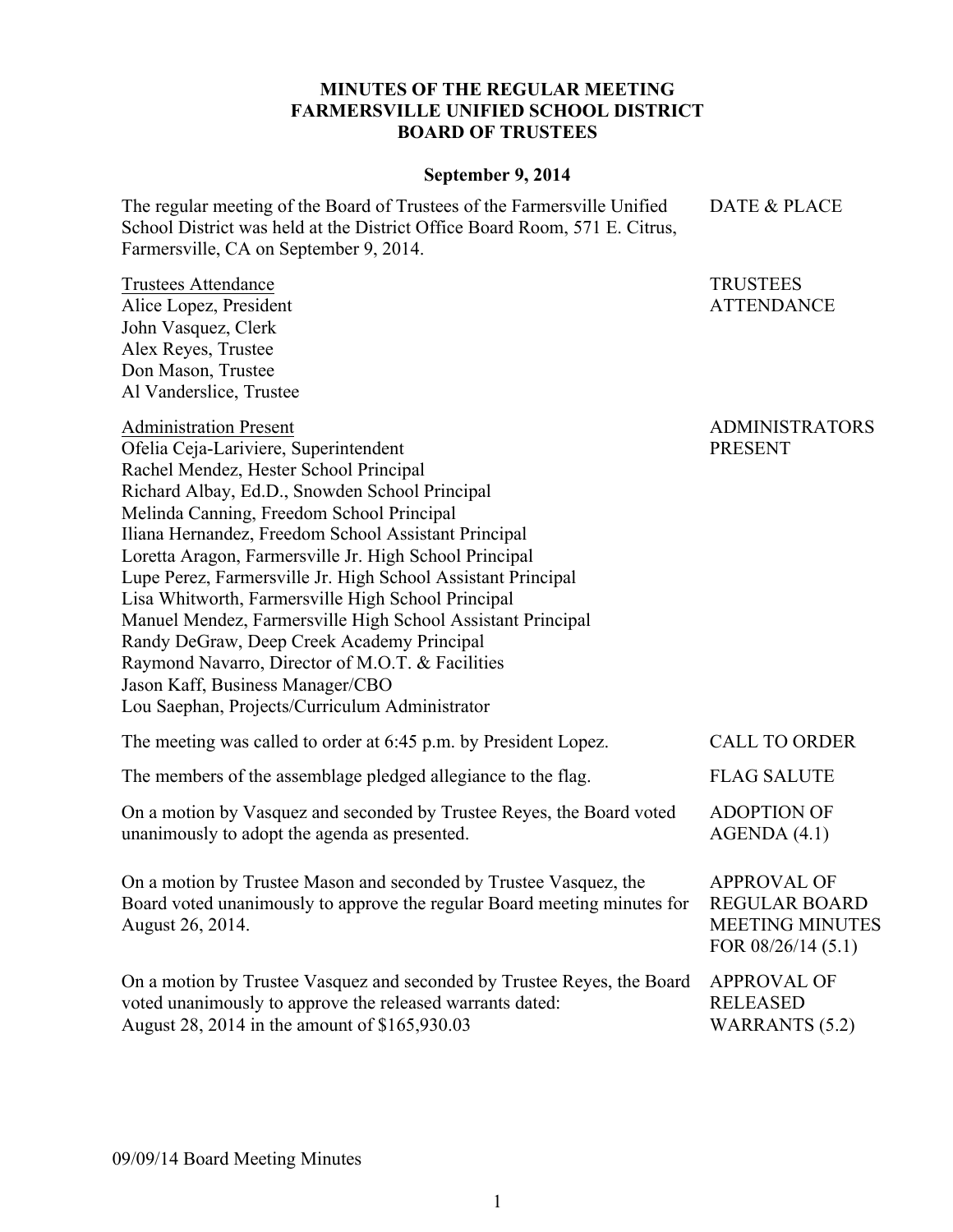| Raymond Navarro, Director of M.O.T. & Facilities, addressed the Board<br>regarding shading to cover playground areas at Hester and Snowden as the<br>cushioning from tire derived program is very hot for the students. Mr.<br>Navarro is working on finding a better solution to this matter.                                           | PUBLIC COMMENTS<br>(8.0)                                                                                                     |
|------------------------------------------------------------------------------------------------------------------------------------------------------------------------------------------------------------------------------------------------------------------------------------------------------------------------------------------|------------------------------------------------------------------------------------------------------------------------------|
| John Alvarez, community member, invited everyone to attend elections for<br>the Parent Teacher Organization group on September 10, 2014. Mr.<br>Alvarez also announced there would be a Recreation meeting on September<br>17, 2014 at Farmersville City Hall at 6:00 p.m. regarding the Sports Park<br>and creating a greenery program. |                                                                                                                              |
| On a motion by Trustee Mason and seconded by Trustee Vasquez and<br>carried: Ayes: Lopez, Vasquez, Mason, Vanderslice; Noes: Reyes; Absent:<br>None), the Board voted unanimously to deny Interdistrict Request<br>#IDR-03-09-09-14 (Ramirez).                                                                                           | <b>DENIAL OF</b><br><b>INTERDISTRICT</b><br><b>REQUEST</b><br>#IDR-03-09-09-14 $(9.1)$                                       |
| On a motion by Trustee Reyes and seconded by Trustee Vasquez, the Board<br>voted unanimously to approve the AVID Training on September 26-27,<br>2014 in Bakersfield, CA.                                                                                                                                                                | <b>APPROVAL OF AVID</b><br>TRAINING (10.1)                                                                                   |
| On a motion by Trustee Vasquez and seconded by Trustee Reyes, the Board<br>voted unanimously to approve the ASB Fundraisers for FJHS.                                                                                                                                                                                                    | <b>APPROVAL OF ASB</b><br><b>FUNDRAISERS FOR</b><br>FJHS (10.2)                                                              |
| On a motion by Trustee Vasquez and seconded by Trustee Reyes, the Board<br>voted unanimously to approve the ASB Fundraisers for Hester School.                                                                                                                                                                                           | <b>APPROVAL OF ASB</b><br><b>FUNDRAISERS FOR</b><br><b>HESTER SCHOOL</b><br>(10.3)                                           |
| On a motion by Trustee Vasquez and seconded by Trustee Reyes, the Board<br>voted unanimously to approve the ASB Fundraisers for Snowden School.                                                                                                                                                                                          | <b>APPROVAL OF ASB</b><br><b>FUNDRAISERS FOR</b><br><b>SNOWDEN SCHOOL</b><br>(10.4)                                          |
| On a motion by Trustee Vasquez and seconded by Trustee Reyes, the Board APPROVAL OF ASB<br>voted unanimously to approve the ASB Fundraisers for Freedom School.                                                                                                                                                                          | <b>FUNDRAISERS FOR</b><br>FREEDOM SCHOOL<br>(10.5)                                                                           |
| On a motion by Trustee Mason and seconded by Trustee Vasquez, the<br>Board voted unanimously to approve the Agricultural Career Technical<br><b>Education Incentive Grant.</b>                                                                                                                                                           | <b>APPROVAL OF</b><br><b>AGRICULTURAL</b><br><b>CAREER TECHNICAL</b><br><b>EDUCATION</b><br><b>INCENTIVE GRANT</b><br>(11.1) |
| On a motion by Trustee Vasquez and seconded by Trustee Mason, the<br>Board voted unanimously to approve the NSTA/CSTA Annual Conference<br>on December 4-6, 2014 in Long Beach, CA.                                                                                                                                                      | <b>APPROVAL OF</b><br>NSTA/CSTA<br><b>ANNUAL</b><br>CONFERENCE (11.2)                                                        |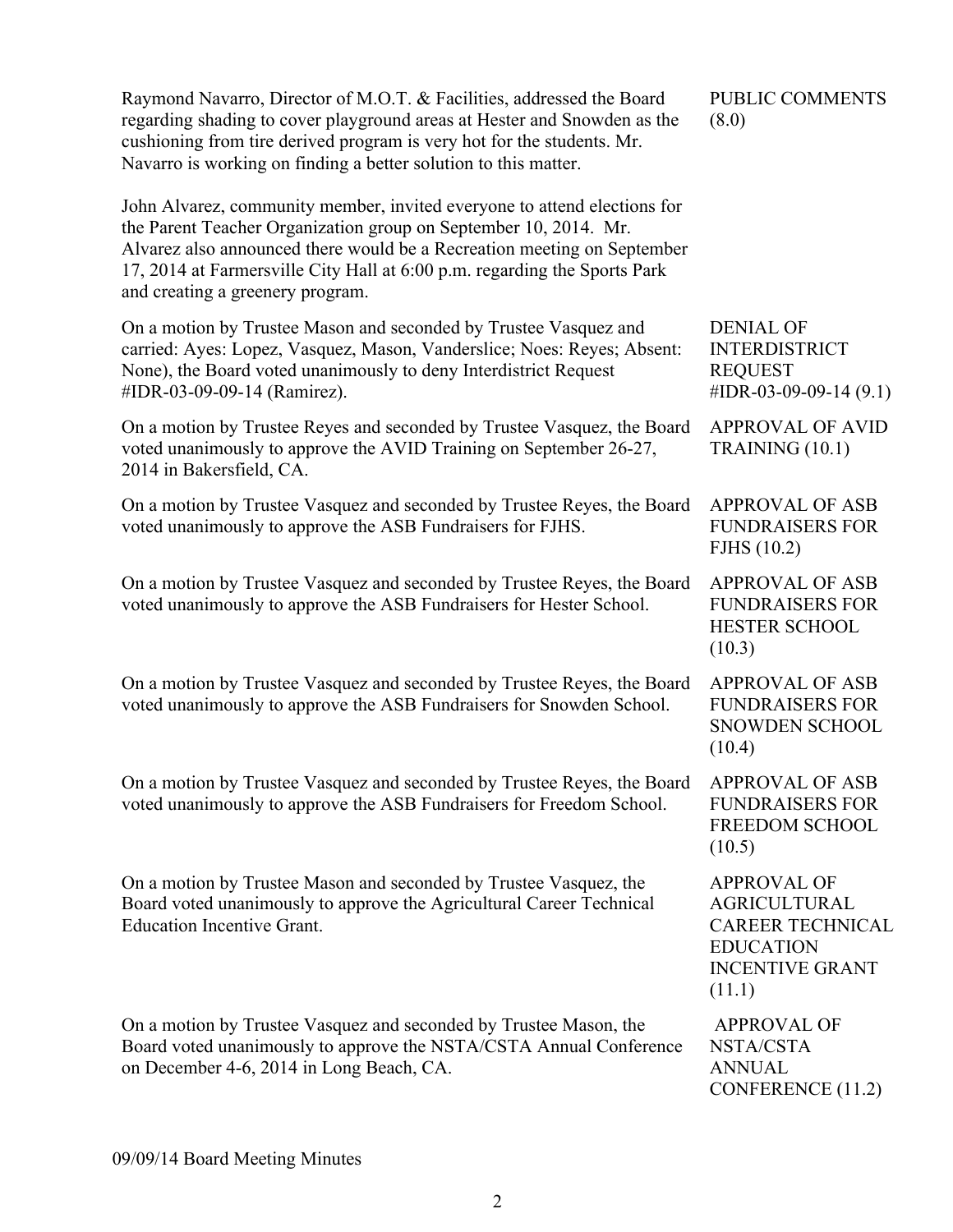The Board opened the public hearing at 7:06 p.m. Determining that Pupils Have Sufficient Textbooks or Instructional Materials for 2014-2015. Lou Saephan, Projects/Curriculum Administrator, made an oral presentation and stated the District had sufficient textbooks and instructional materials for 2014-2015 school year. The Board closed the public hearing at 7:10 p.m.

On a motion by Trustee Vasquez and seconded by Trustee Reyes, the Board voted unanimously to adopt Resolution #06-09-09-14 Determining that Pupils Have Sufficient Textbooks or Instructional Materials for 2014-2015 school year.

On a motion by Trustee Reyes and seconded by Trustee Vasquez, the Board voted unanimously to approve the personnel items as per the Board transmittal form.

On a motion by Trustee Reyes and seconded by Trustee Vasquez, the Board voted unanimously to accept the Biennial Review of Conflict of Interest Code and indicated no amendment was required.

On a motion by Trustee Reyes and seconded by Trustee Mason, the Board voted unanimously to approve the CLSBA Unity Conference on October 2-5, 2014 in Del Mar, CA.

Consideration was given to items that the Governing Board wished to have placed on the agenda for the next meeting. Board President Lopez inquired when the High School student board representative would begin attending the Board meetings. Mrs. Whitworth, FHS Principal, indicated the student would attend the next Board meeting.

Jason Kaff, Business Manager/CBO, made a PowerPoint Presentation regarding the Annual Financial Report (Unaudited Actuals).

On a motion by Trustee Vasquez and seconded by Trustee Reyes, the Board voted unanimously to approve the Annual Financial Report (Unaudited Actuals).

0n a motion by Trustee Vasquez and seconded by Trustee Reyes, the Board voted unanimously to adopt Resolution #05-09-09-14 Establishing Actual Appropriations Limits for 2013-2014 and Estimated Appropriations Limit for 2014-2015.

PUBLIC HEARING: DETERMINING THAT PUPILS HAVE SUFFICIENT TEXTBOOKS OR INSTRUCTIONAL MATERIALS FOR 2014-2015 (12.1)

ADOPTION OF RESOLUTION #06-09-09-14 (12.2)

APPROVAL OF PERSONNEL ITEMS (13.1)

BIENNIAL REVIEW OF CONFLICT OF INTEREST CODE (14.1)

APPROVAL OF CLSBA CONFERENCE (14.2)

CONSIDERATION OF ITEMS FOR NEXT MEETING (14.3)

PRESENTATION OF ANNUAL FINANCIAL REPORT (UNAUDITED ACTUALS) (15.1)

APPROVAL OF ANNUAL FINANCIAL REPORT (UNAUDITED ACTUALS( (15.2)

ADOPTION OF RESOLUTION #05-09-09-14 (15.3)